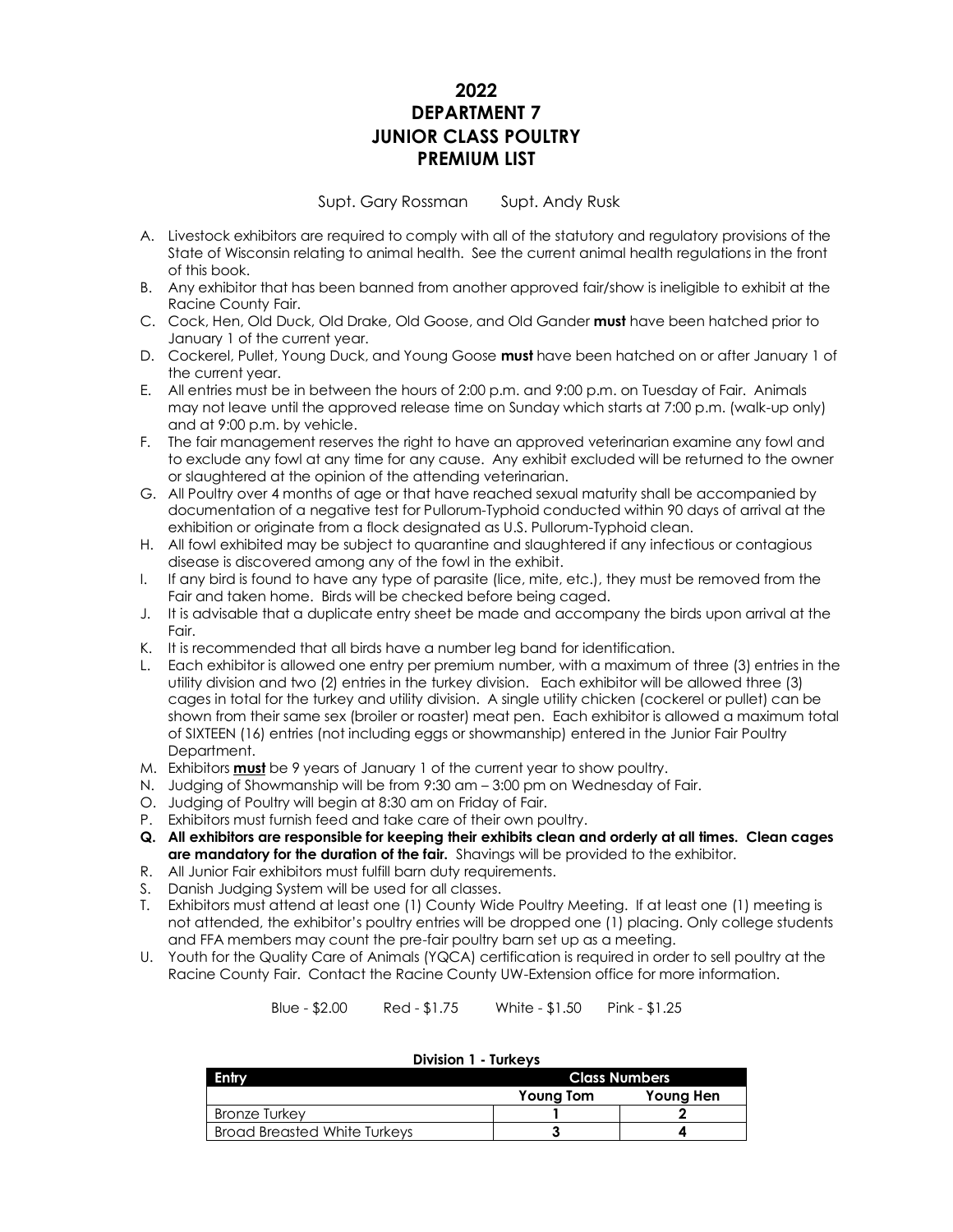| All<br>urkeys<br>)ther<br>ושו<br>◡ |  |
|------------------------------------|--|
|                                    |  |

## **CHAMPION TURKEY RIBBON RESERVE CHAMPION TURKEY RIBBON**

# **CHICKENS**

### **Division 2 – Utility**

| Entry                                                        | <b>Class Numbers</b> |        |  |  |  |
|--------------------------------------------------------------|----------------------|--------|--|--|--|
|                                                              | Cockerel             | Pullet |  |  |  |
| Hybrid Egg Type                                              |                      |        |  |  |  |
| Hybrid Meat Type                                             |                      |        |  |  |  |
|                                                              | Same Sex             |        |  |  |  |
| Broiler, 2 Birds, $2\frac{1}{2}$ to 4 $\frac{1}{2}$ lbs each |                      |        |  |  |  |
| Roasters, 2 Birds, 5 lbs or over                             |                      |        |  |  |  |

#### **CHAMPION UTILITY RIBBON RESERVE CHAMPION UTILITY RIBBON**

#### **Division 3 – American**

| Entry                    |      | <b>Class Numbers</b> |          |        |  |
|--------------------------|------|----------------------|----------|--------|--|
|                          | Cock | Hen                  | Cockerel | Pullet |  |
| All Plymouth Rock        |      |                      |          |        |  |
| Rhode Island Red         |      |                      |          |        |  |
| All Wyandottes           |      | 10                   | 11       | 12     |  |
| New Hampshire            | 13   | 14                   | 15       | 16     |  |
| All Other American Class |      | 18                   | 19       | 20     |  |

### **CHAMPION AMERICAN RIBBON RESERVE CHAMPION AMERICAN RIBBON**

### **Division 4 – Asiatic Entry Class Numbers Cock Hen Cockerel Pullet** All Brahma **1 2 3 4** All Cochin **5 6 7 8** All Langshan **9 10 11 12**

# **CHAMPION ASIATIC RIBBON**

**RESERVE CHAMPION ASIATIC RIBBON**

#### **Division 5 – English**

| <b>Entry</b>            | <b>Class Numbers</b>              |    |  |  |
|-------------------------|-----------------------------------|----|--|--|
|                         | Pullet<br>Cock<br>Cockerel<br>Hen |    |  |  |
| All Orpington           |                                   |    |  |  |
| Australorps             |                                   |    |  |  |
| All Other English Class |                                   | 10 |  |  |

#### **CHAMPION ENGLISH RIBBON RESERVE CHAMPION ENGLISH RIBBON**

**Division 6 – Mediterranean Entry Class Numbers Cock Hen Cockerel Pullet** Any Leghorn **1 2 3 4** All Other Mediterranean Class **5 6 7 8**

### **CHAMPION MEDITERRANEAN RIBBON RESERVE CHAMPION MEDITERRANEAN RIBBON**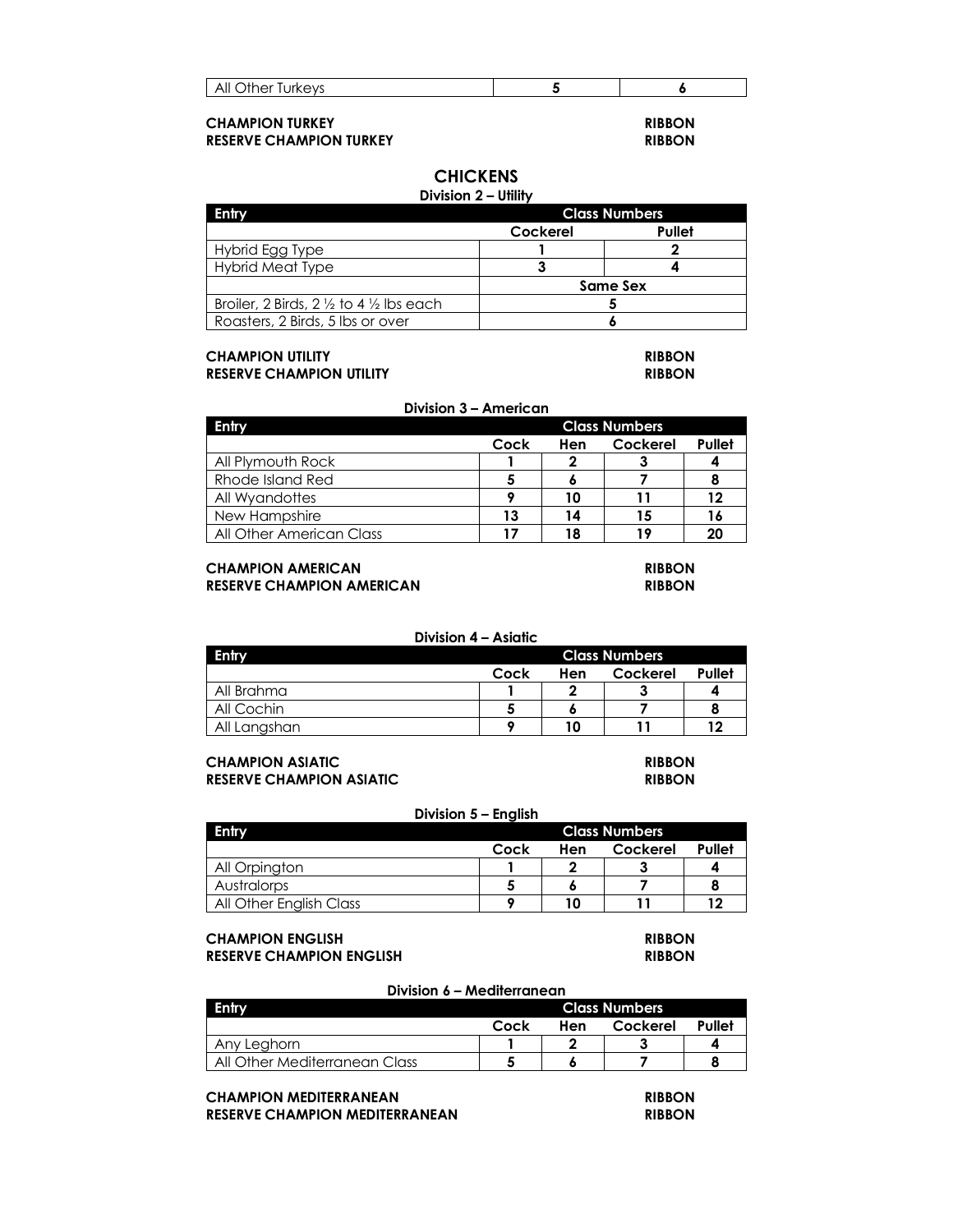#### **Division 7 – Continental Class**

| Entry                       |                                   | <b>Class Numbers</b> |  |    |  |
|-----------------------------|-----------------------------------|----------------------|--|----|--|
|                             | Pullet<br>Cockerel<br>Cock<br>Hen |                      |  |    |  |
| Polsih                      |                                   | G                    |  |    |  |
| Faverolle                   |                                   |                      |  |    |  |
| All Other Continental Class |                                   |                      |  | 12 |  |

#### **CHAMPION CONTINENTAL RIBBON RESERVE CHAMPION CONTINENTAL RIBBON**

#### **Division 8 – All Other Standard Class**

| Entry                        |                                   | <b>Class Numbers</b> |  |  |  |
|------------------------------|-----------------------------------|----------------------|--|--|--|
|                              | Pullet<br>Cock<br>Cockerel<br>Hen |                      |  |  |  |
| Any Phoenix                  |                                   |                      |  |  |  |
| Any Americanas               |                                   |                      |  |  |  |
| Any Other Standard Varieties |                                   | 10                   |  |  |  |

# **CHAMPION ALL OTHER STANDARD RIBBON**

**RESERVE CHAMPION ALL OTHER STANDARD RIBBON**

# **BANTAMS**

### **Division 9 – Game Birds**

| Entry                       | <b>Class Numbers</b>              |  |  |  |
|-----------------------------|-----------------------------------|--|--|--|
|                             | Pullet<br>Cockerel<br>Cock<br>Hen |  |  |  |
| Any Old English Game Bantam |                                   |  |  |  |
| Any Modern Game Bantam      |                                   |  |  |  |

#### **CHAMPION GAMEBIRDS RIBBON RESERVE CHAMPION GAMEBIRDS RIBBON**

#### **Division 10 – SCCL**

| Entry                               | <b>Class Numbers</b>              |    |    |    |  |
|-------------------------------------|-----------------------------------|----|----|----|--|
|                                     | Pullet<br>Cock<br>Cockerel<br>Hen |    |    |    |  |
| Any Plymouth Rock                   |                                   |    |    |    |  |
| Rhode Island Red                    |                                   |    |    |    |  |
| Any Single Comb Leghorn             |                                   | 10 |    | 12 |  |
| Any Other Single Comb, Clean Legged | 13                                | 14 | 15 | 16 |  |

#### **CHAMPION SINGLE COMB, CLEAN LEGGED BANTAM RIBBON RESERVE CHAMPION SCCL RIBBON**

#### **Division 11 – RCCL**

| Entry                             | <b>Class Numbers</b>              |    |    |    |  |
|-----------------------------------|-----------------------------------|----|----|----|--|
|                                   | Pullet<br>Cockerel<br>Cock<br>Hen |    |    |    |  |
| White Wyandotte                   |                                   |    |    |    |  |
| Silver Laced Wyandotte            |                                   |    |    |    |  |
| Any Other Wyandotte               |                                   | 10 |    | 12 |  |
| Any Other Rose Comb, Clean Legged | 13                                | 14 | 15 |    |  |

#### **CHAMPION ROSE COMB, CLEAN LEGGED BANTAM RIBBON RESERVE CHAMPION RCCL RIBBON**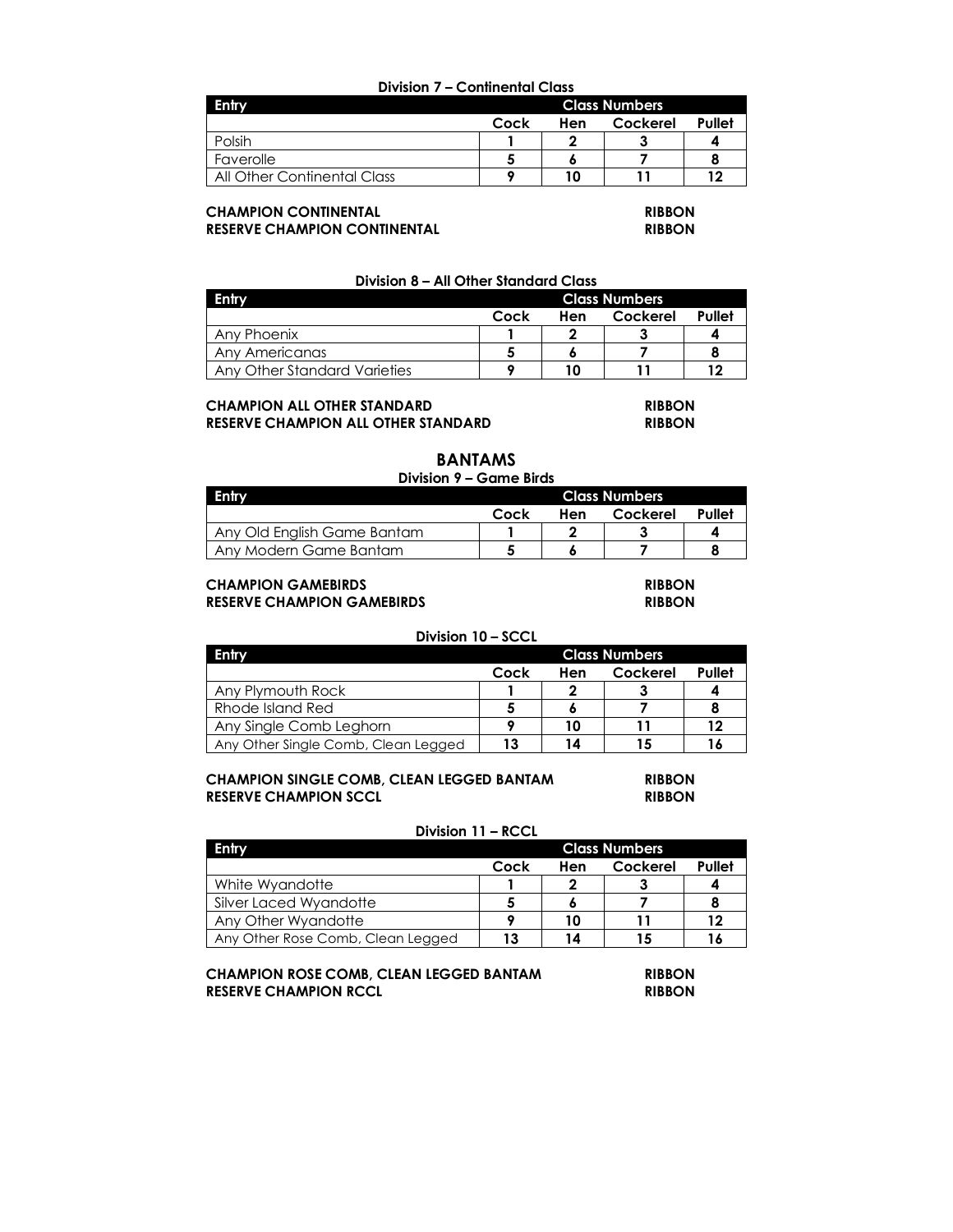| Division 12 - AOCCL                  |                                   |    |  |    |  |
|--------------------------------------|-----------------------------------|----|--|----|--|
| <b>Entry</b><br><b>Class Numbers</b> |                                   |    |  |    |  |
|                                      | Pullet<br>Cockerel<br>Cock<br>Hen |    |  |    |  |
| Any Americana                        | າ                                 |    |  |    |  |
| Any Polish                           |                                   |    |  |    |  |
| Any Other Comb, Clean Legged         |                                   | 10 |  | 12 |  |

## **CHAMPION ANY OTHER COMB, CLEAN LEGGED BANTAM RIBBON RESERVE CHAMPION AOCCL RIBBON**

### **Division 13 – Feather Legged**

| Entry                    | <b>Class Numbers</b> |     |          |               |
|--------------------------|----------------------|-----|----------|---------------|
|                          | Cock                 | Hen | Cockerel | <b>Pullet</b> |
| Any Cochin               |                      |     | o        |               |
| Any Frizzle              |                      |     |          |               |
| Any D'uccle              |                      | 10  |          | 12            |
| Any Silkies              | 13                   | 14  | 15       | 16            |
| Any Brahmas              | 17                   | 18  | 19       | 20            |
| Any Other Feather Legged | 21                   | 22  | 23       | 24            |

#### **CHAMPION FEATHER LEGGED BANTAM RIBBON RESERVE CHAMPION FEATHER LEGGED BANTAM RIBBON**

| Division 14 - Ducks  |                      |             |              |             |
|----------------------|----------------------|-------------|--------------|-------------|
| <b>Entry</b>         | <b>Class Numbers</b> |             |              |             |
|                      | Old                  | Old         | Young        | Young       |
| <b>HEAVY CLASS</b>   | <b>Drake</b>         | <b>Duck</b> | <b>Drake</b> | <b>Duck</b> |
| Pekin                |                      |             |              |             |
| Rouen                |                      | о           |              |             |
| Appleyards           |                      | 10          |              | 12          |
| Any Other Heavy Duck | 13                   | 14          | 15           |             |

## **CHAMPION HEAVY CLASS RIBBON RESERVE CHAMPION HEAVY CLASS RIBBON**

| <b>Entry</b>          | <b>Class Numbers</b> |             |              |             |
|-----------------------|----------------------|-------------|--------------|-------------|
|                       | Old<br>Old<br>Young  |             |              | Young       |
| <b>MEDIUM CLASS</b>   | <b>Drake</b>         | <b>Duck</b> | <b>Drake</b> | <b>Duck</b> |
| Black Cayuga          | 17                   | 18          | 19           | 20          |
| Any Other Medium Duck | 21                   | 22          | 23           | 24          |

### **CHAMPION MEDIUM CLASS RIBBON RESERVE CHAMPION MEDIUM CLASS**

| Entry                | <b>Class Numbers</b>         |             |              |             |
|----------------------|------------------------------|-------------|--------------|-------------|
|                      | Old<br>Old<br>Young<br>Young |             |              |             |
| LIGHT CLASS          | <b>Drake</b>                 | <b>Duck</b> | <b>Drake</b> | <b>Duck</b> |
| Any Runner           | 25                           | 26          | 27           | 28          |
| Any Magpie           | 29                           | 30          | 31           | 32          |
| Any Other Light Duck | 33                           | 34          | 35           | 36          |

# **CHAMPION LIGHT CLASS RIBBON**

**RESERVE CHAMPION LIGHT CLASS RIBBON**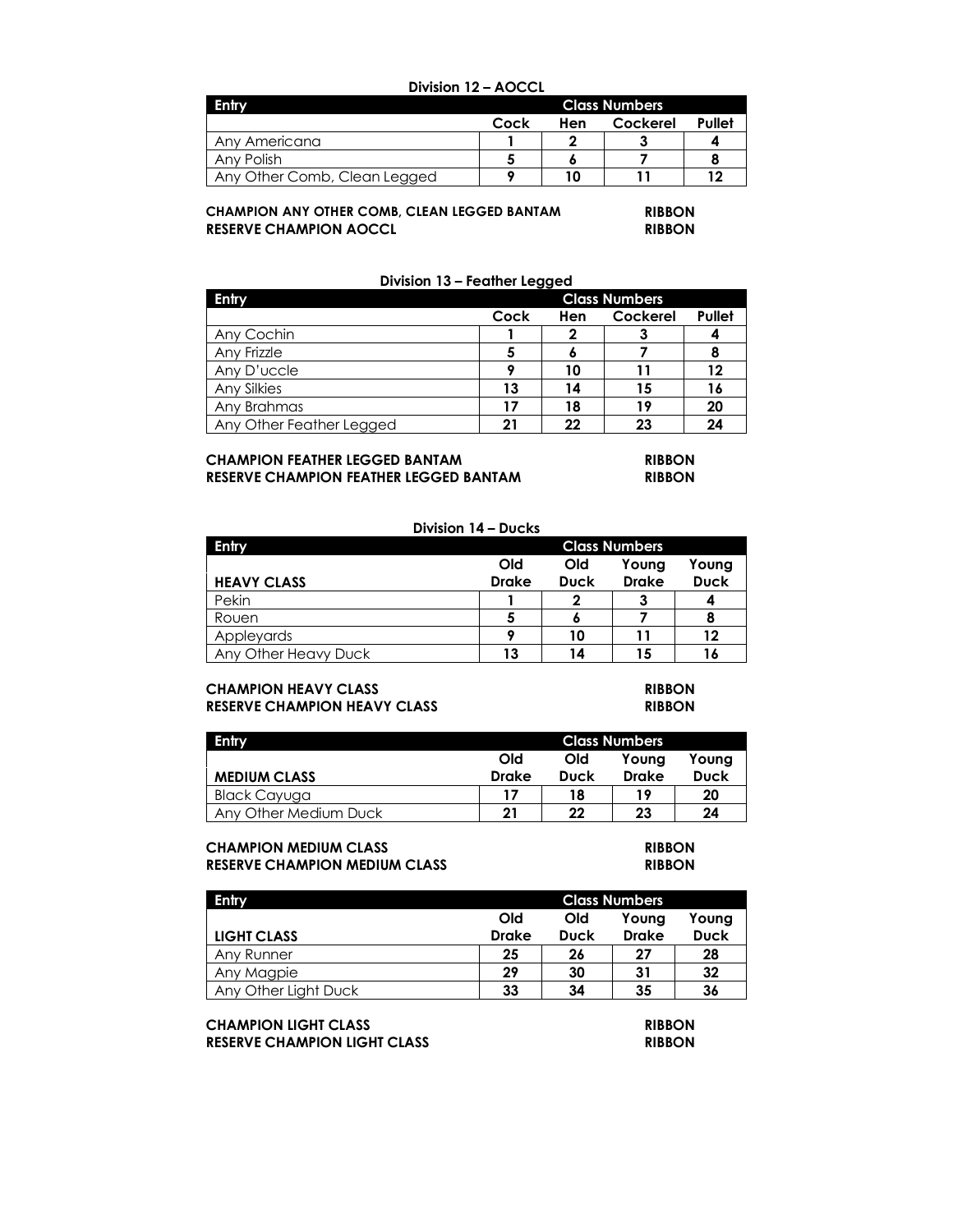| Entry                    |              | <b>Class Numbers</b> |              |             |
|--------------------------|--------------|----------------------|--------------|-------------|
|                          | Old          | Old                  | Youna        | Young       |
| <b>BANTAM CLASS</b>      | <b>Drake</b> | <b>Duck</b>          | <b>Drake</b> | <b>Duck</b> |
| <b>Black East Indies</b> | 37           | 38                   | -39          | 40          |
| Any Call                 | 41           | 42                   | 43           | 44          |
| Any Other Bantam Duck    | 45           | 46                   | 47           | 48          |

## **CHAMPION BANTAM CLASS RIBBON RESERVE CHAMPION BANTAM CLASS RIBBON**

|                    | Division 15 – Geese |            |                      |       |
|--------------------|---------------------|------------|----------------------|-------|
| Entry              |                     |            | <b>Class Numbers</b> |       |
|                    | <b>Old</b>          | <b>Old</b> | Young                | Young |
| <b>HEAVY CLASS</b> | Gander              | Goose      | Gander               | Goose |
| Any Toulouse       |                     |            |                      |       |
| Embden             |                     |            |                      |       |
| Any African        |                     | າດ         |                      | פ ו   |

# **CHAMPION HEAVY GOOSE RIBBON RESERVE CHAMPION HEAVY GOOSE RIBBON**

| Entry                  | <b>Class Numbers</b>         |       |        |       |  |
|------------------------|------------------------------|-------|--------|-------|--|
|                        | Old<br>Old<br>Young<br>Youna |       |        |       |  |
| <b>MEDIUM CLASS</b>    | Gander                       | Goose | Gander | Goose |  |
| American Buff          | 13                           | 14    | 15     | 16    |  |
| Saddleback Pomeranian  | 17                           | 18    | 19     | 20    |  |
| Any Other Medium Goose | 21                           | 22    | 23     | 24    |  |

# **CHAMPION MEDIUM GOOSE RIBBON RESERVE CHAMPION MEDIUM GOOSE RIBBON**

| Entry                 | <b>Class Numbers</b>         |       |        |       |
|-----------------------|------------------------------|-------|--------|-------|
|                       | Old<br>Old<br>Youna<br>Young |       |        |       |
| LIGHT CLASS           | Gander                       | Goose | Gander | Goose |
| Chinese               | 25                           | 26    | 27     | 28    |
| Any Other Light Goose | 29                           | 30    | 31     | 32    |

## **CHAMPION LIGHT GOOSE RIBBON RESERVE CHAMPION LIGHT GOOSE RIBBON**

## **Division 16 – Eggs**

Must be chicken eggs (Bantam or Large Fowl). Eggs must come from Exhibitor's Flock. Eggs need to be uniform. Each entry to consist of one dozen eggs displayed in an egg carton.

Blue - \$1.75 Red - \$1.50 White - \$1.25 Pink - \$1.00

| Entry                                | <b>Class Number</b> |
|--------------------------------------|---------------------|
| Large Fowl White Eggs                |                     |
| Large Fowl Brown Eggs                |                     |
| Large Fowl Naturally Colored Eggs    |                     |
| Bantam White Eggs                    |                     |
| Bantam Brown Eggs                    |                     |
| <b>Bantam Naturally Colored Eggs</b> |                     |

**CHAMPION EGGS RIBBON RESERVE CHAMPION EGGS RIBBON**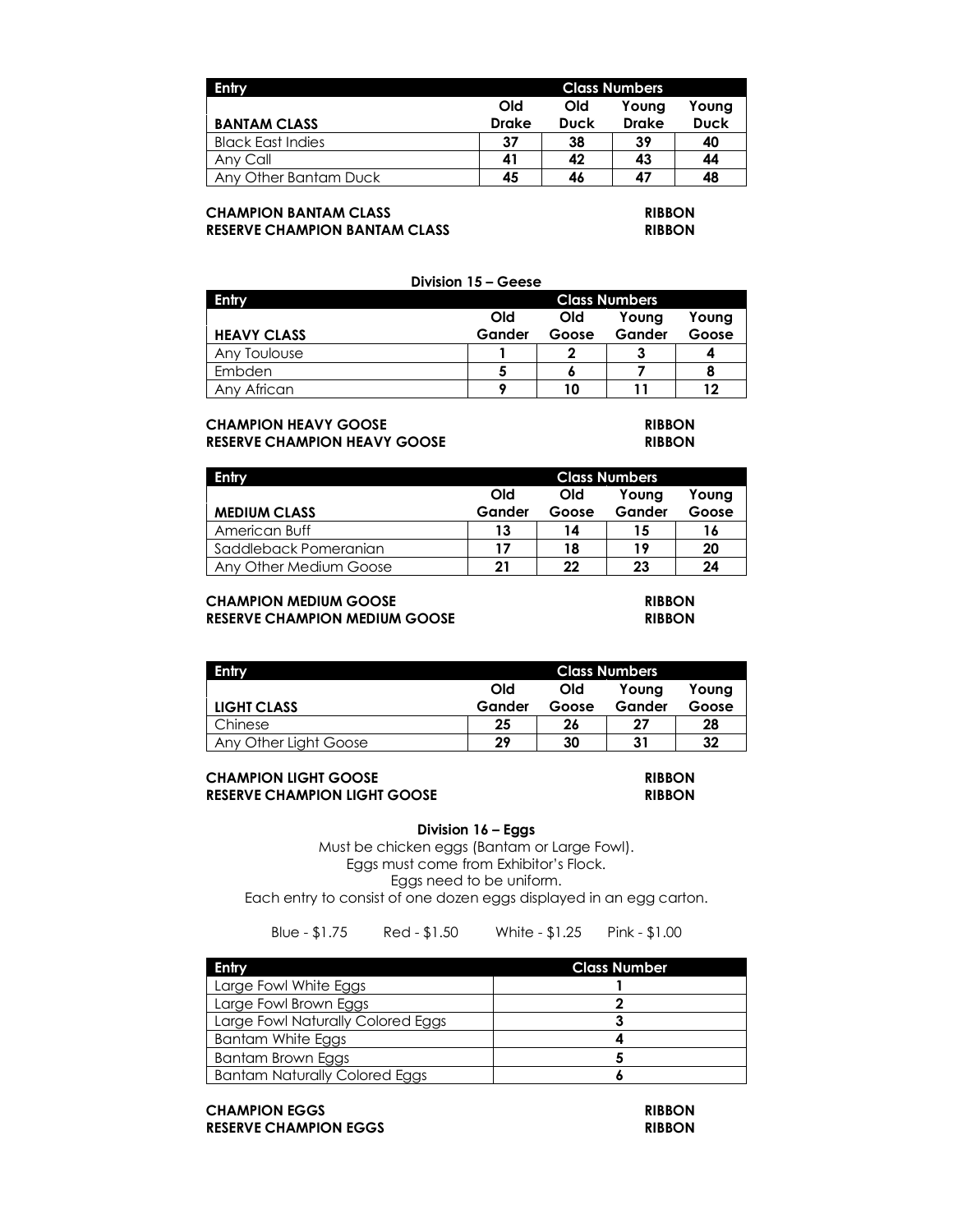### **Division 17 – Showmanship**

Enter on official entry form

Danish Judging System

All exhibitors in the poultry classes are encouraged to participate in the Showmanship Contest Ages are determined as of January 1 of the current year

| Blue - \$2.00 | Red - \$1.75 | White - \$1.50 | Pink - $$1.25$ |
|---------------|--------------|----------------|----------------|
|---------------|--------------|----------------|----------------|

| Entry                                       | <b>Class Number</b> |
|---------------------------------------------|---------------------|
| First Year Poultry Project Member (Any Age) |                     |
| Juniors, 9 – 11 Years Old                   |                     |
| Intermediate, 12 – 14 Years Old             |                     |
| Senior, 15 Years Old and Over               |                     |

| <b>CHAMPION SHOWPERSON – EACH CLASS</b>         | <b>RIBBON</b> |
|-------------------------------------------------|---------------|
| <b>RESERVE CHAMPION SHOWPERSON - EACH CLASS</b> | <b>RIBBON</b> |
| <b>CHAMPION SHOWPERSON - EACH CLASS</b>         | \$25.00 cash  |
| <b>RESERVE CHAMPION SHOWPERSON – EACH CLASS</b> | \$15.00 cash  |
| TOP BLUE SHOWPERSON - EACH CLASS                | \$10.00 cash  |

Cash prizes donated by Compeer Financial

# **PHOTOGRAPHY CONTEST**

- A. Photos must be of domestic poultry only which include: ducks, geese, turkeys, pigeons, chickens, and guineas. No photos of wild poultry, birds, or games will be considered.
- B. Entries must be 8" x 10" and mounted on heavy, stiff background, cut to 11" x 14". Only one entry per exhibitor. First place exhibitors will not be eligible to win first place for two consecutive years.
- C. Punch two holes (minimum ¼" in diameter) at the top of the mounting board exactly 9" apart. Attach your name and club on the back of the mounting board. The grand prize winner will also need their .JPEG file.
- D. Entry deadline is Tuesday of Fair Week during bird check-in at 9:00 p.m. Judging will begin at 10:00 am on Wednesday of fair.
- E. Photos will be judged on **quality, clarity, and composition.** The bird must be the main subject.
- F. Entries taken by a person that are similar or nearly identical to that person's winning photo the previous year will not be considered. Please avoid the same / similar bird in the same / similar background.
- G. The Grand Prize winning photograph will become property of the Racine County Fair and will be reproduced to be hung in the Poultry Barn.
- H. No entry fee is required.
- I. All eligible entries will be privately judged and displayed in the Poultry Barn during the Racine County Fair.

 $1$ st - \$25.00  $2$ nd - \$20.00  $3$ rd - \$15.00  $4$ th - \$10.00  $5$ th - \$5.00

Cash Prizes donated by Schaal Dairy Farm

# **ROOSTER CROWING CONTEST**

- A. The rooster crowing contest will be held on Thursday of Fair at 8:30 a.m.
- B. Roosters have a 15-minute period to do the most crowing.
- C. The contest is open to any current Junior Fair poultry exhibitor.
- D. The bird must be owned and handled by the exhibitor but does not have to be entered in this year's exhibit.
- E. All roosters 4 months of age shall be accompanied by documentation of a negative test for Pullorum-Typhoid conducted within 90 days prior to arrival at the fair to originate from a flock designated as US Pullorum-Typhoid Clean.
- F. Birds of any age are eligible. Only one (1) bird per exhibitor.
- G. No entry fee will be required.
- H. The exhibitor must be present at the contest.